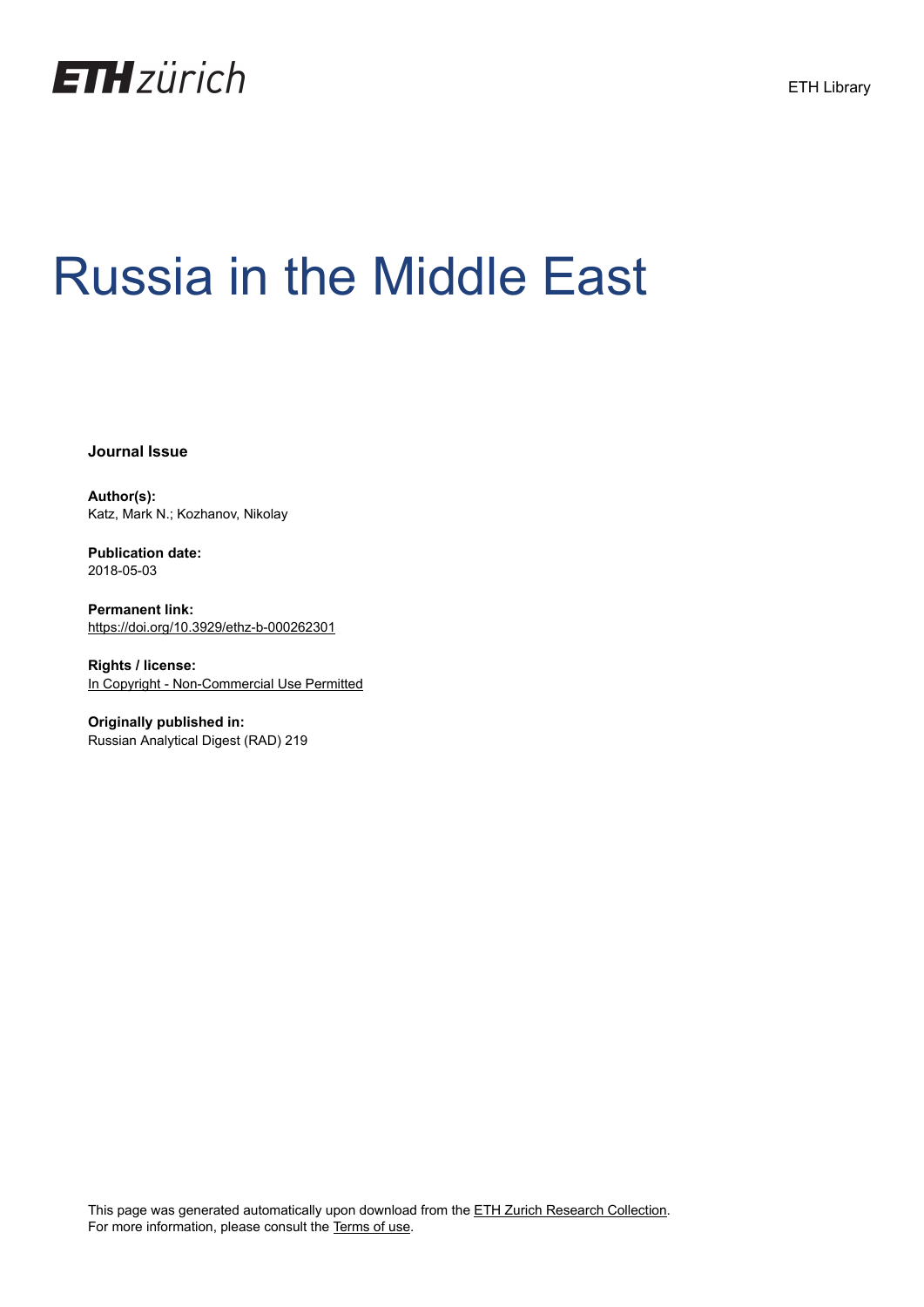

www.css.ethz.ch/en/publications/rad.html

www.laender-analysen.de

# RUSSIA IN THE MIDDLE EAST

| $\blacksquare$ ANALYSIS                                        |               |
|----------------------------------------------------------------|---------------|
| What Do They See in Him?                                       |               |
| How the Middle East Views Putin and Russia                     | $\mathcal{L}$ |
| By Mark N. Katz, George Mason University                       |               |
| $\blacksquare$ ANALYSIS                                        |               |
| Russia and the Kingdom of Saudi Arabia: Between Syria and OPEC | 4             |
| By Nikolay Kozhanov, European University of St. Petersburg     |               |
| $\blacksquare$ OPINION POLL                                    |               |
| Attitudes in the Middle East towards Foreign Involvement       |               |
|                                                                |               |

[German Association for](http://www.dgo-online.org/) [East European Studies](http://www.dgo-online.org/)

Institute for European, Russian, and Eurasian Studies The George Washington University

[Research Centre](http://www.forschungsstelle.uni-bremen.de/) [for East European Studies](http://www.forschungsstelle.uni-bremen.de/) [University of Bremen](http://www.forschungsstelle.uni-bremen.de/)

[Center for](http://www.css.ethz.ch/) [Security Studies](http://www.css.ethz.ch/) [ETH Zurich](http://www.css.ethz.ch/)

[Center for](http://www.cees.uzh.ch/) [Eastern European Studies](http://www.cees.uzh.ch/) [University of Zurich](http://www.cees.uzh.ch/)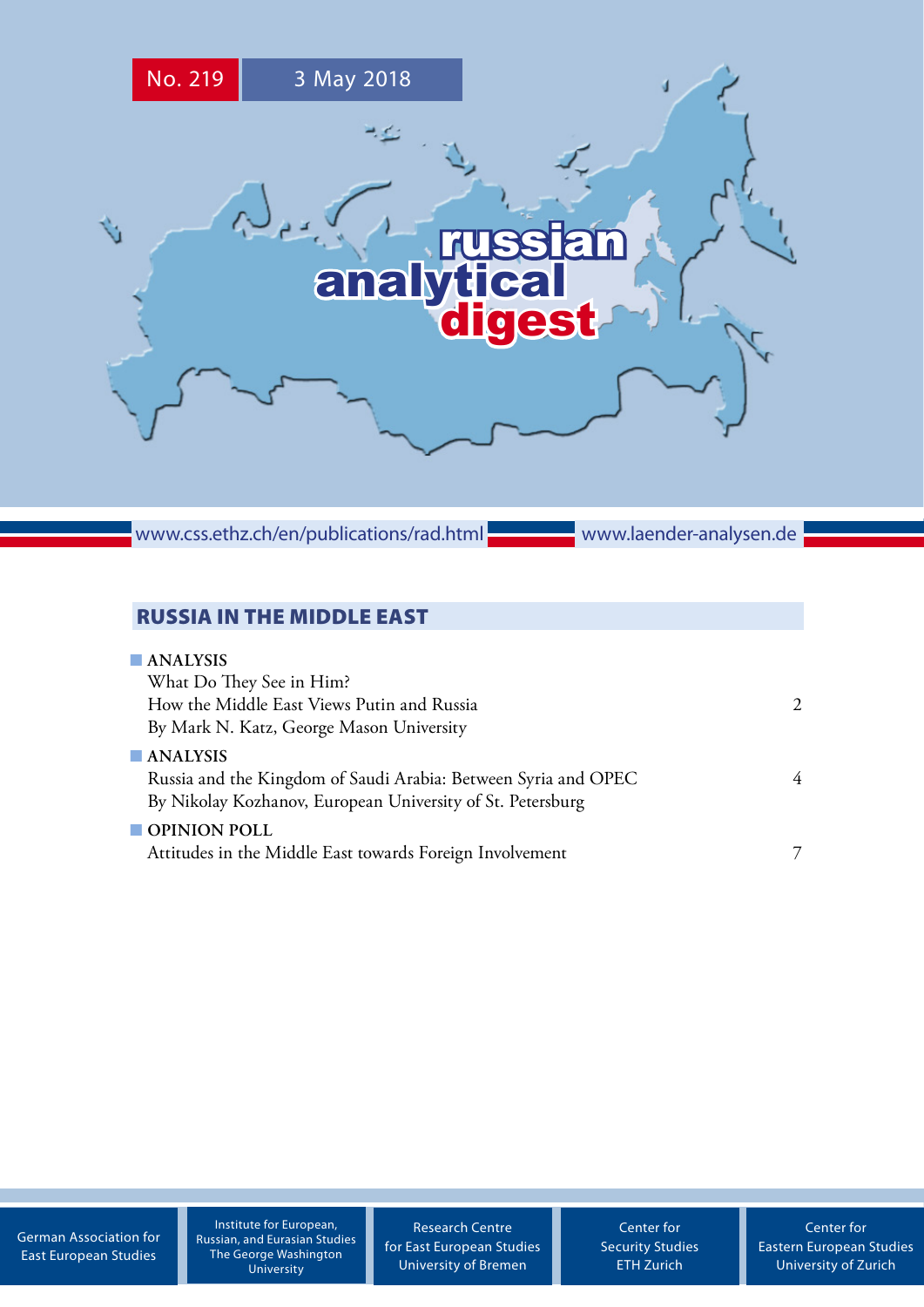# <span id="page-2-0"></span>**What Do They See in Him? How the Middle East Views Putin and Russia**

By Mark N. Katz, George Mason University

DOI: [10.3929/ethz-b-000262301](https://doi.org/10.3929/ethz-b-000262301)

## **Abstract**

One of the most remarkable achievements of Russian foreign policy towards the Middle East under Putin is that Moscow now has good relations with every state in the region and many of the major non-state movements there too, despite the fact that many of these Middle Eastern actors are bitterly opposed to one another. This achievement, though, is not just the result of Putin's own diplomatic prowess, but also of the willingness of various Middle Eastern actors to build and maintain good relations with Putin despite the fact that he also has close relations with their regional adversaries. This article will explore the seeming contradiction of why so many Middle Eastern actors opposed to one another maintain positive relations with Putin's Russia, and what the limits to this phenomenon might be.

### **Good Relations with Everyone**

Russia, not surprisingly, has good relations with the major anti-American and anti-Israeli actors in the region: Iran, Syria, and Hezbollah. Moscow also has good relations with the two main Palestinian movements: Fatah and Hamas. At the same time, Putin has built up good relations with what have traditionally been America's allies in the Middle East: Saudi Arabia and the other Gulf Cooperation Council states (including Qatar, which Riyadh and others are at odds with), Egypt, Jordan, and even Israel. The Russian–Israeli relationship has grown especially close since Putin first came to power. The addition of Israeli technology enhances Russian arms exports to several markets, and Israel itself serves as an important source of Western military technology for Russia.

Moscow's relations with Turkey deteriorated sharply after the latter's forces shot down a Russian military aircraft flying in the vicinity of the Turkish– Syrian border in November 2015, but they rebounded just as sharply in mid-2016 when Turkish President Erdogan apologized for this incident and later when Putin more quickly expressed support for Erdogan than Western governments did during the coup attempt against him that summer. At the same time, Moscow maintains good relations with Syrian Kurdish forces which Turkey opposes. In war-torn countries such as Iraq, Libya, and Yemen, Moscow maintains good relations with the internationally recognized governments in each of them, but also with some of their principal antagonists—including the Kurdish Regional Government in Iraq, General Haftar in Libya, and the Houthis in Yemen. The only important Middle Eastern actors Moscow does not have good relations with are Al Qaeda and the Islamic State (also known as ISIS)—and they do not have good relations with anyone, including each other.

#### **Reasons for Russia's Success**

Explaining why Iran, Syria, and Hezbollah seek good relations with Russia is not difficult. Each of them shares with Russia the desire to oppose American foreign policy in the region—especially its calls for President Assad to step down and its support for his opponents. Iran, Syria, and Hezbollah also see Israel—which America backs strongly—as a common enemy. Anti-American actors, of course, can and do have important differences with Russia. Iran in particular has had many over the years, including over Moscow's close relations with Tehran's adversaries. But so long as they view America as more of a threat, Russia—especially through its willingness to forcefully defend the Assad regime—is a useful partner for all three.

But America's traditional allies have also sought good relations with Russia despite its support for their anti-American adversaries. Saudi Arabia and the other GCC states, Egypt, Jordan, Turkey, and even Israel have all come to fear a lack of commitment on the part of the US. Russia's willingness to sell them weapons without regard for human rights issues is an especially useful way for Middle Eastern governments to ward off or get around actual or potential American restrictions on arms sales over such concerns (as Egypt's al-Sisi did in response to Obama's objections to Cairo's crackdown on its domestic opponents, and Saudi Arabia now faces from Congress over its intervention in Yemen). Improving relations with Russia, then, is useful both as a means of motivating greater US support and of hedging against the possibility that it might not be fully available.

Putin has also portrayed Russia as a firm upholder of the status quo in the Middle East—something that governments in the region see Moscow doing more consistently than did either George W. Bush (with his interventions in Afghanistan and Iraq and stated desire to promote democratization throughout the Greater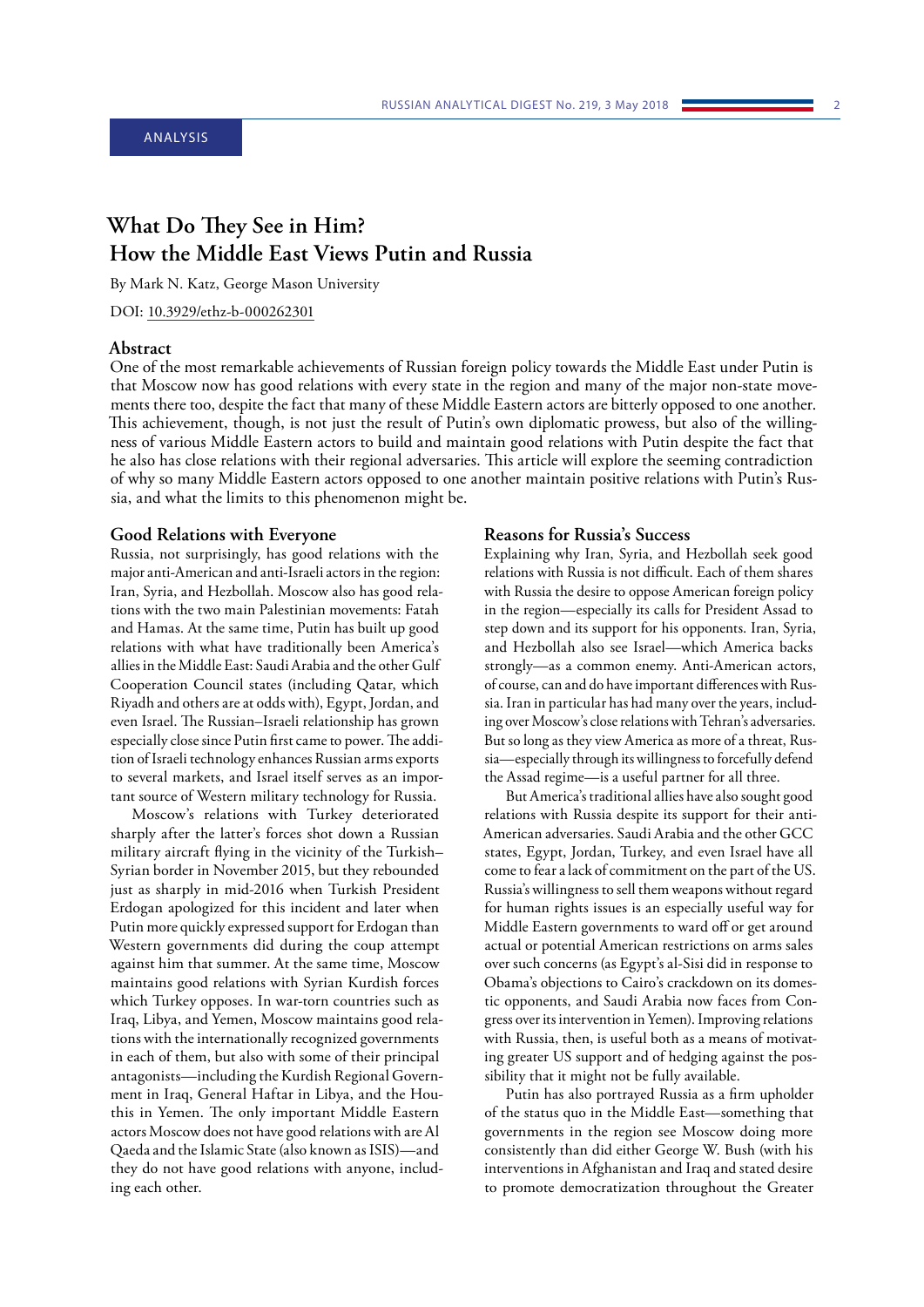Middle East) and Barack Obama (with his outreach to Iran, half-hearted intervention in Libya, and unwillingness to intervene in Syria). And compared to the highly erratic and unpredictable Donald Trump, Putin is viewed as more consistent and reliable in his policies.

But Middle Eastern motivations for improving relations with Russia are not just related to dissatisfaction with, or a desire to shape, American foreign policy. Another motive is the desire to balance against regional rivals: When Russia is supporting one's rival, but is also willing to support oneself, then it makes sense to work with Russia as a means of 1) giving Moscow an incentive to balance between rivals as opposed to only supporting one against the other; and 2) possibly undercutting Russia's relations with one's rival. Israel and Saudi Arabia, for example, do not appreciate Russian support for Iranian activity in Syria. But Israel and Saudi Arabia having good relations with Moscow gives it more of an incentive (at least they hope) to restrain Tehran than their not having good relations with Russia. And the fact that Tehran complains about Moscow having close ties with Israel and Saudi Arabia is something that pleases these two governments.

In addition, there are sometimes other pragmatic reasons for cooperation with Moscow despite differences with it. For example, while Saudi Arabia does not appreciate Putin's close ties to Iran or support for Assad, Riyadh and Moscow have developed a common interest in restraining oil production in order to support higher oil prices. As Moscow had previously been unwilling to join in Saudi-led OPEC output restraints, their recent cooperation on this is a significant development—even if it was motivated primarily by their joint fear of the "threat" to oil prices from expanding American shale oil.

Domestic political concerns within Middle Eastern states may also militate toward improved ties with Moscow. For al-Sisi in Egypt, being seen to cooperate with Putin is useful in portraying the image that he is not overly dependent on Washington. Crown Prince Mohammad bin Salman (often referred to as MBS) of Saudi Arabia may have seen Putin's seizure of property from the Russian oligarchs when the Russian leader first rose to power as a role model for MBS's treating his royal relatives in a similar fashion more recently.

## **How Long Can It Last?**

There are numerous reasons, then, why a wide range of Middle Eastern actors have sought good relations with Russia. And up to now, Putin has been remarkably successful in balancing between Middle Eastern actors that are bitterly opposed to each other. But can this continue indefinitely? There is a real possibility for change in this pattern if conflict between regional rivals increases. In

an escalating conflict between Iran and its allies on the one hand and either the Gulf Arabs and/or Israel on the other, the US (especially under Trump) is highly likely to strongly support the latter. If Russia responds by strongly supporting Iran, it may well lose influence with the Gulf Arabs and Israel. But trying to maintain balance or remain neutral while the US supports Iran's adversaries will lower Russia's usefulness to Iran.

Similarly, while an expanded Turkish–Kurdish conflict will further strain Turkish–American relations, it could also strain Turkish–Russian ones. While Russia would like to see Turkey's alliance with the US further undermined, it (along with Iran and the Assad regime) does not want to see Turkey play a larger role in Syria. Supporting Syrian Kurds might appeal to Moscow as a means of both thwarting Turkey's ambitions and preventing the US from acquiring predominant influence with the Kurds. But opposing Turkish actions against the Kurds risks another crisis in Turkish–Russian relations that could be much worse than the one that occurred after the November 2015 shoot down incident.

Finally, by aligning itself so strongly with status quo governments, Russia may find (as America and others have, or should have) that this strongly alienates the forces seeking change—which, as history shows, do not always remain suppressed. And it is not at all clear that Moscow would be willing to intervene elsewhere in the Middle East to defend existing regimes to the same extent that it has intervened in Syria to defend Assad.

At present, though, Putin's policy of working with most Middle Eastern actors courting Moscow despite their antagonism toward each other is very much a success. The continued success of Putin's Middle East policy, though, is dependent not just on his own tactical brilliance or the likelihood that Washington will continue to make mistakes in the region which Putin can exploit. Putin's future success is also dependent on regional actors actively seeking, or just fearful of doing without, cooperation with Moscow despite its cooperation with their adversaries. The problem with this approach is that while as successful as Moscow has been up to now, Middle Eastern states and other actors would all prefer that Russia (as well as all other external great powers) support them more than it supports their adversaries. The fact that Russia does not do this results in Middle Eastern actors being wary of Russia's motives and reliability. However unhappy they may be with American foreign policy, those Middle Eastern actors whom Washington supports against its adversaries are hardly likely to switch from being primarily American allies to primarily Russian ones if they cannot trust Moscow fully. And the continued cooperation of Moscow with those Middle Eastern actors which fear the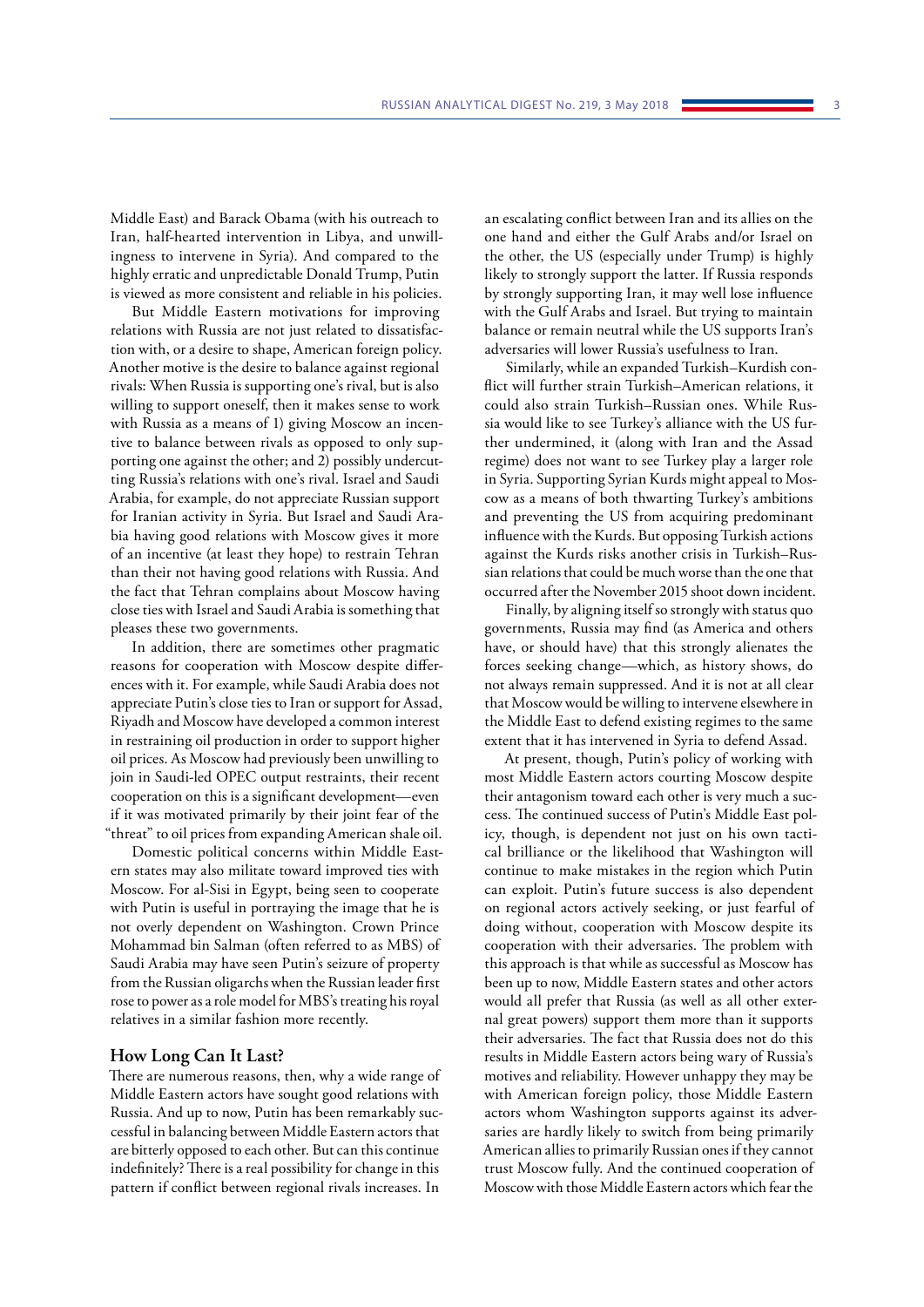<span id="page-4-0"></span>consequences of not doing so is dependent on that fear continuing, but also being kept within bounds. Those who become convinced that Moscow is doing far more to support their adversaries than them are going to seek external support and/or cause problems for those Moscow-backed adversaries if they can. Yet those who no longer fear what Moscow does may react in the same way. Such a situation might arise if a Middle Eastern government decides, for whatever reason, that Moscow needs it more than it needs Moscow.

Thus, while Putin has so far been successful in his policy of balancing among Middle Eastern adversaries instead of firmly backing some against others (as the US does), there is no guarantee that he can maintain this balancing act indefinitely. Indeed, to the extent that Putin's successful Middle Eastern policy has raised expectations on the part of regional actors about what Moscow can and will do for them, which were lowered at the end of the Cold War, Putin may face difficulties in fulfilling them. And if Russian policy either does not prevent or actually contributes to wider conflict that Moscow cannot contain (such as between either Turkey and the Kurds or between Iran on the one hand and Israel and/ or the Gulf Arabs on the other), then Putin's current policy may be contributing to the decline of Russian influence in the Middle East at some point in the future.

#### *About the Author*

Mark N. Katz, Professor of Government and Politics at the George Mason University Schar School of Policy and Government, was a Fulbright Scholar at the School of Oriental and African Studies (SOAS), in early 2018.

#### ANALYSIS

# **Russia and the Kingdom of Saudi Arabia: Between Syria and OPEC**

By Nikolay Kozhanov, European University of St. Petersburg

DOI: [10.3929/ethz-b-000262301](https://doi.org/10.3929/ethz-b-000262301)

#### **Abstract**

During the last decade, Russian relations with the Kingdom of Saudi Arabia (KSA) have experienced several stress-tests. The active support provided by Moscow to the regime of Bashar al-Assad was expected to turn Russia into one of the main geostrategic opponents of Riyadh. Unexpectedly, in 2015, dialogue between the countries resumed and demonstrated a tendency for normalisation. Among the most important factors in this process was the Saudi recognition of Russia as one of the important players in the region after Moscow's 'success' in Syria.

#### **Russian March toward the Gulf**

Traditionally, the idea of reaching the warm waters of the Gulf and Indian Ocean was a part of the Russian geostrategic agenda. However, until the 2000s, any attempts to establish a solid Russian presence in the region resulted in clear failure. The Russian diplomatic mission in Saudi Arabia was opened only in 1991, whereas Saudi Arabia was really opened up for Russia only in the mid-2000s by Putin, who in the early 2000s stated that Russia should cooperate more closely with the Islamic world and the Arab countries. In 2007, he backed this statement up with official visits to the Kingdom and demonstrated the Russian intention to have a presence in the region and to try to stay there for the long-term.

The intention to establish relations was mutual. Not only was Russia making steps towards Saudi Arabia, but Riyadh had decided not to close the doors before

the Kremlin. Initially, it was Prince Bandar and the late King Abdullah Al-Saud who promoted the idea of active dialogue with Moscow. Yet, even the death of the latter in 2015 did not deter the development of bilateral relations. In June 2015, a high-level Saudi delegation, led by the son of the new Saudi monarch, Mohammed bin Salman, was received by Putin in St. Petersburg and signed a series of agreements and memorandums, including ones on peaceful nuclear cooperation, infrastructural development and investment. On 11 August 2015, these agreements were reconfirmed during the visit of the Saudi minister of foreign affairs, Adel Al-Jubeir, to Russia.

Currently, the top priorities of Russian diplomacy towards Saudi Arabia could be formulated as following:

• Making the Kingdom of Saudi Arabia (KSA) less determined to confront Russia in Syria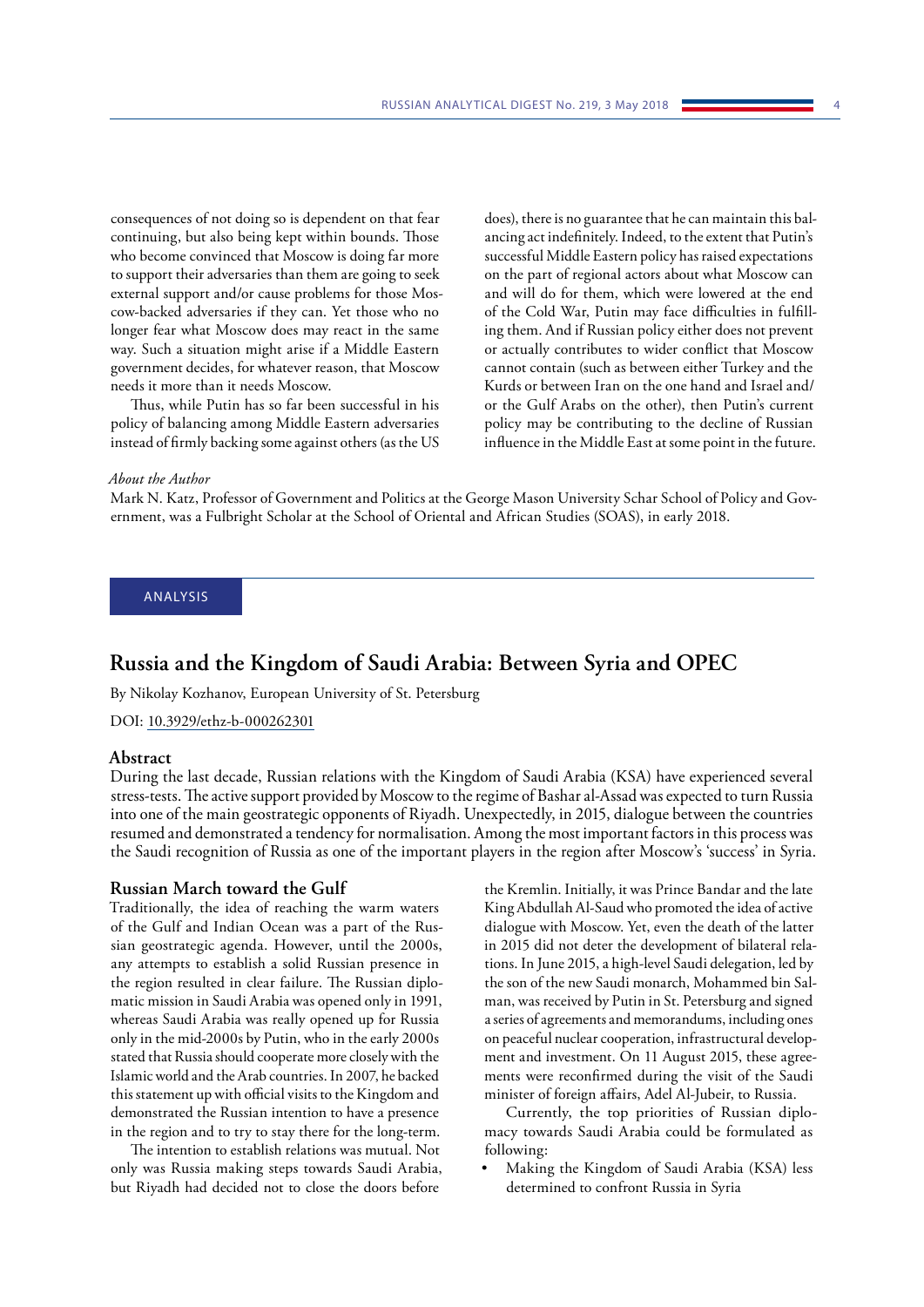- Joining efforts to stabilise the oil market
- Drawing Saudi investments into the Russian economy
- Entering the Saudi gas market.

First and foremost, Russia needs Saudi money. In 2015, the Russian Direct Investment Fund (RDIF) signed an agreement with the Saudi Public Investment Fund (PIF). According to this document, the PIF is expected to invest up to USD 10 bln in the Russian economy. In 2015, the RDIF also signed a cooperation agreement with the Saudi Arabia General Investment Authority (SAGIA). In April 2017, the speaker of the upper chamber of the Russian parliament, Valentina Matvienko, stated that the Saudis have already invested up to USD 0.6 bln in the Russian economy. She also stated that, in 2018, Moscow and Riyadh will start the implementation of several important projects worth up to USD 3 bln. From the long-term perspective, the Russian authorities would like to see the Saudis participating in projects aimed at the development of Russian LNG-producing capacities and establishing with Russians joint ventures to research, design and produce oil and gas equipment.

Russia also needs the KSA money to finance its economic projects abroad. In 2014–2015, Moscow substantially intensified its relations with Egypt. It has ambitious plans regarding the development of economic cooperation with Cairo in such fields as nuclear energy, arms trade, and the hi-tech, automobile and space industries. The Egyptian authorities are unable to invest significant sums of money in the majority of these joint projects without external sponsors. Russia does not have enough funds as well. Consequently, the Kremlin expects that the UAE and Saudi Arabia could help to boost the development of these projects by investing in them. Experts argue that Riyadh can also potentially help to fund Russian–Jordanian joint projects in the nuclear field.

## **Oil, Politics and Russian–Saudi Political Dialogue**

After the drop in oil prices, Russia started to develop active dialogue with other hydrocarbon producers to stabilize the situation in the market. As a result, after decades of negligence, Russia declared its intention to develop closer relations with OPEC. This decision was driven largely by domestic political considerations. Fluctuations of the oil price immediately affect key Russian macroeconomic figures, whereas it is important for the Kremlin to demonstrate a strong economic performance and to show that Putin is able to deliver on his promises of economic growth. Consequently, 2016–2017 was marked by the intensification of the dialogue between Russia and Saudi Arabia. Moscow and Riyadh managed

to work out a common stance on the adoption and, later on, extension of the so-called OPEC+ deal, a 2016 agreement signed between OPEC and non-OPEC members including Russia aimed to decrease their oil production in order to encourage the growth of oil prices on the international market.

By the end of November 2017, both Moscow and Riyadh appeared to be interested in the extension of this deal until the end of 2018. As a result, they worked hard to coordinate the prolongation of the agreement fulfillment with the other members of the deal. Consequently, in November 2017, they agreed to extend it. One month later, during his phone call with King Salman, Putin personally confirmed the Kremlin's intention to strengthen cooperation with Riyadh in the oil and gas sphere. Currently, the Russian side positively estimates the current experience of cooperation with Riyadh within the framework of the OPEC+ agreement. Moreover, the Kremlin is convinced that, even after the end of the OPEC+ agreement, the two countries will continue to cooperate and exercise joint efforts to stabilize the international oil market.

The Russian interests in cooperation with Riyadh in the oil and gas field are not only limited by the extension of the OPEC+. On 8 December 2017, Saudi minister of oil, Khalid al-Falih, visited Russia to take part in the inauguration of the Yamal LNG factory. On the sidelines of this event, he met with Putin who in the presence of journalists proposed that the KSA leadership consider purchasing Russian gas. In response, al-Falih said that he came to Russia to discuss this question as well. Gas market experts argue that the Saudis are actively discussing their participation in the LNG projects in Russia as well as technical details of LNG exports from Russia to the Kingdom, although no final decision has been taken on either of these matters.

For Russia, the promise to export LNG to the KSA plays the role of a 'carrot' that can help Moscow to strengthen relations with the KSA. In their negotiations with the Saudi side, Russian officials actively emphasize that the exports of Russian gas will help the Kingdom to develop its program aimed at the replacement of oil with natural gas as a fuel for the Saudi domestic market and, thus, to allocate more oil for exports. The final goal pursued by the Russians is twofold. On the one hand, they want to motivate Riyadh to invest its money in the Russian LNG projects, thus, compensating the lack of funding. On the other hand, Moscow has political considerations. Russia believes that, if successful, economic cooperation can turn Riyadh into one of Moscow's political partners in the region.

It can hardly be a coincidence that, during Putin's phone call with the Saudi king in late-December 2017,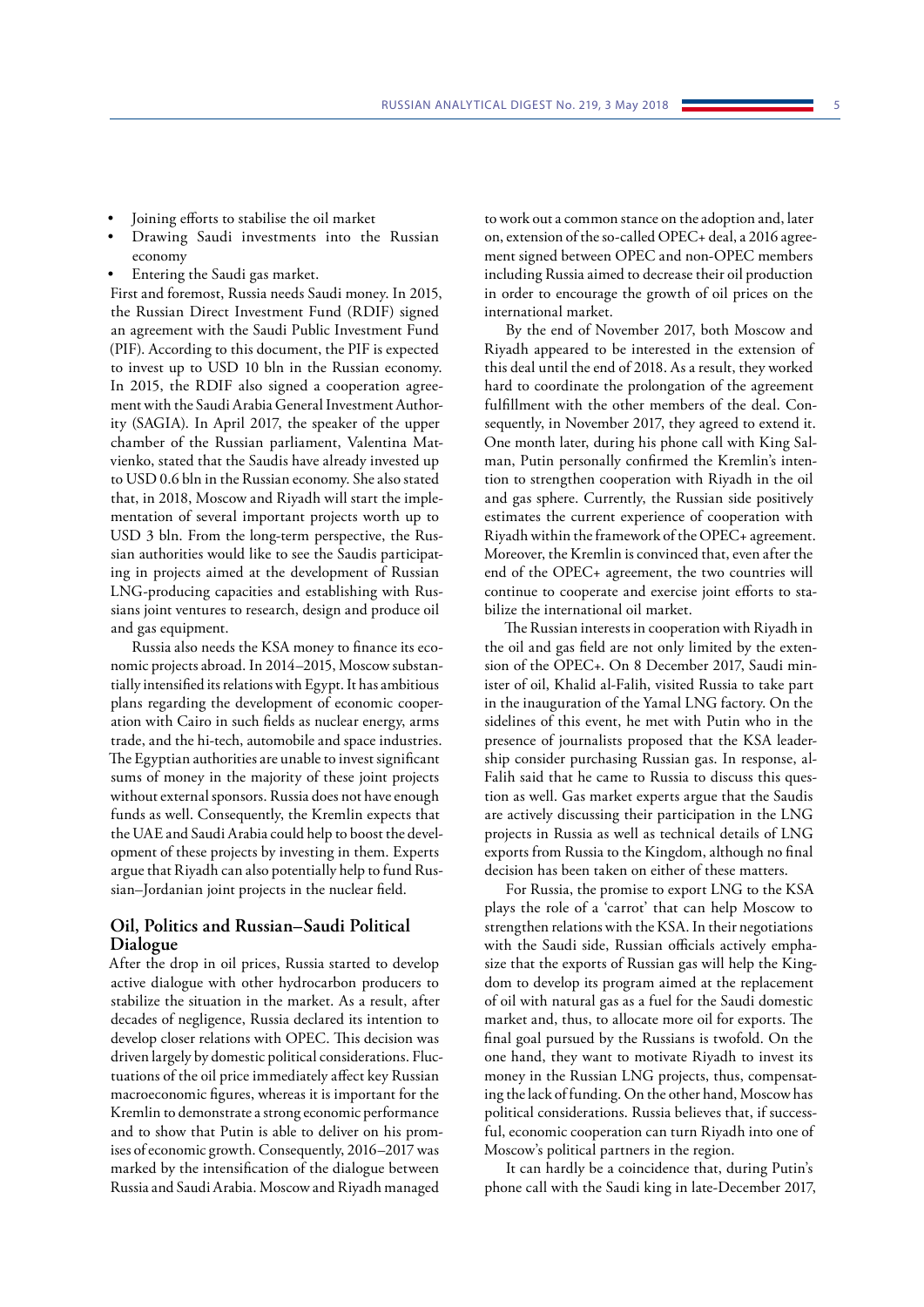the Russian and Saudi leaders discussed not only the implementation of the OPEC+ deal, but the political situation in the Middle East, including Syria and Yemen. For a long period, the Russian support for Bashar Assad remained one of the main deterrents for the development of Russian–Saudi contacts. Since the beginning of the civil war, Riyadh heavily criticized the Kremlin for its stance on the conflict. Yet, Moscow used the strategy of stick and carrot to change this trend. On the one hand, after the deployment of its military forces in Syria in 2015, Moscow has been persistently weakening those military groupings supported by Saudi Arabia. By 2017, the Kingdom was put in the situation in which it had to talk to Russia. Otherwise, its remaining assets on the Syrian ground could have been taken out of the game. On the other hand, Russia offered a number of incentives for the intensification of the political dialogue. First of all, by mid-2017, Russia approved the Kingdom's role in assembling the united opposition group to take part in the Geneva talks. Secondly, the Kremlin demonstrated to Riyadh that there are other topics of mutual interest (including the OPEC+ agreement) that could be discussed if the disagreements are put aside. Finally, by mid-2017, Russia also agreed not to voice any objections against Saudi actions in Yemen. Moreover, on 21–23 January 2018, Russia hosted the visit of Abulmalik al-Mekhlafi, the foreign minister of the Saudi-supported Yemeni government of Abdrabbuh Hadi. Previously, Moscow avoided voicing open support to Hadi's team.

## **The 2017 Visit of Saudi King Salman to Moscow and the Future of Russian–Saudi Relations**

At the current stage, the development of Russian–Saudi relations culminated in the visit of Saudi King Salman to Moscow where he was welcomed on 5–8 October 2017. Both Russian and Saudi media sources deemed his visit an important milestone in bilateral relations. To a certain extent, Salman's visit was, indeed, historical: this was the first official trip of a Saudi monarch to Moscow since the foundation of the Kingdom. Before this, none of the members of the House of Saud had ever visited Russia in the capacity of a king.

The agenda of the visit was intense. Moscow and Riyadh managed to discuss a wide range of issues. However, the priorities of Russia and Saudi Arabia in this discussion were slightly different. Moscow emphasized the discussion of economic issues. Thus, the Kremlin was interested in discussing the prospects for Saudi investments in the Russian economy as well as bilateral cooperation in the high-tech, military-industrial, infrastructural and nuclear spheres. Moscow also wanted to

discuss the future of the OPEC+ agreement and options for the participation of Rosneft in the privatization of Aramco. King Salman, in his turn, came to Moscow to discuss political issues, such as the situation in Syria, Yemen and Iraq as well as Saudi concerns about the regional policies of Iran.

Nevertheless, in spite of their different priorities, the two sides seemed to come to an understanding on a large number of political and economic issues. They signed around 15 agreements on cooperation in different areas including space, nuclear energy, telecommunications and culture. Russia confirmed the leading role of the Gulf Cooperation Council in the settlement of the Yemeni crisis. The Saudi leadership supported the Astana format of negotiations on settling the Syrian conflict, while Moscow assured Riyadh that it will play one of the key roles in forming the delegation of the Syrian opposition at the Geneva talks. On the economic side, Gazprom, Sibur and Aramco signed agreements on cooperation. Apart from that, the PIF and RDIF declared their intention to finance joint oil, gas and petrochemical projects as well as scientific and technological research and to invest in Russian transport infrastructure. The overall volume of potential investments is estimated to be USD 2.1 bln.

And, yet, it was too early to speak about a breakthrough in Russian–Saudi relations. First of all, on the political track, the sides merely confirmed unofficial agreements that had existed between them since mid-2017 when Russia traded its silence on Saudi actions in Yemen for Riyadh's support of the Astana process. For the Kremlin, this was an easy decision and profitable bargain: Moscow had no vital interests in Yemen whereas Saudi support at the negotiation table in Astana and Geneva was needed. Riyadh also benefitted: the Kingdom was interested in international support for its efforts in Yemen, whereas further confrontation with Moscow in Syria could only deprive the Saudis of any substantial role in the post-conflict future of this country. Neither Moscow nor Riyadh had to go against their own interests or give serious concessions to the other side to reach an understanding on this question.

The future of the economic dialogue between the two countries is also unclear. Most of the documents signed during Salman's trip were non-obligatory memorandums of understanding (MoU). The sides are still to negotiate practical details. And there is a strong feeling of deja vu about it. In the past twenty years, Moscow and Riyadh periodically signed ambitious but nonobligatory documents. However, the track record of the practical implementation of these MoUs remained negligible. The biggest question was related to agreements reached between Moscow and Riyadh in the military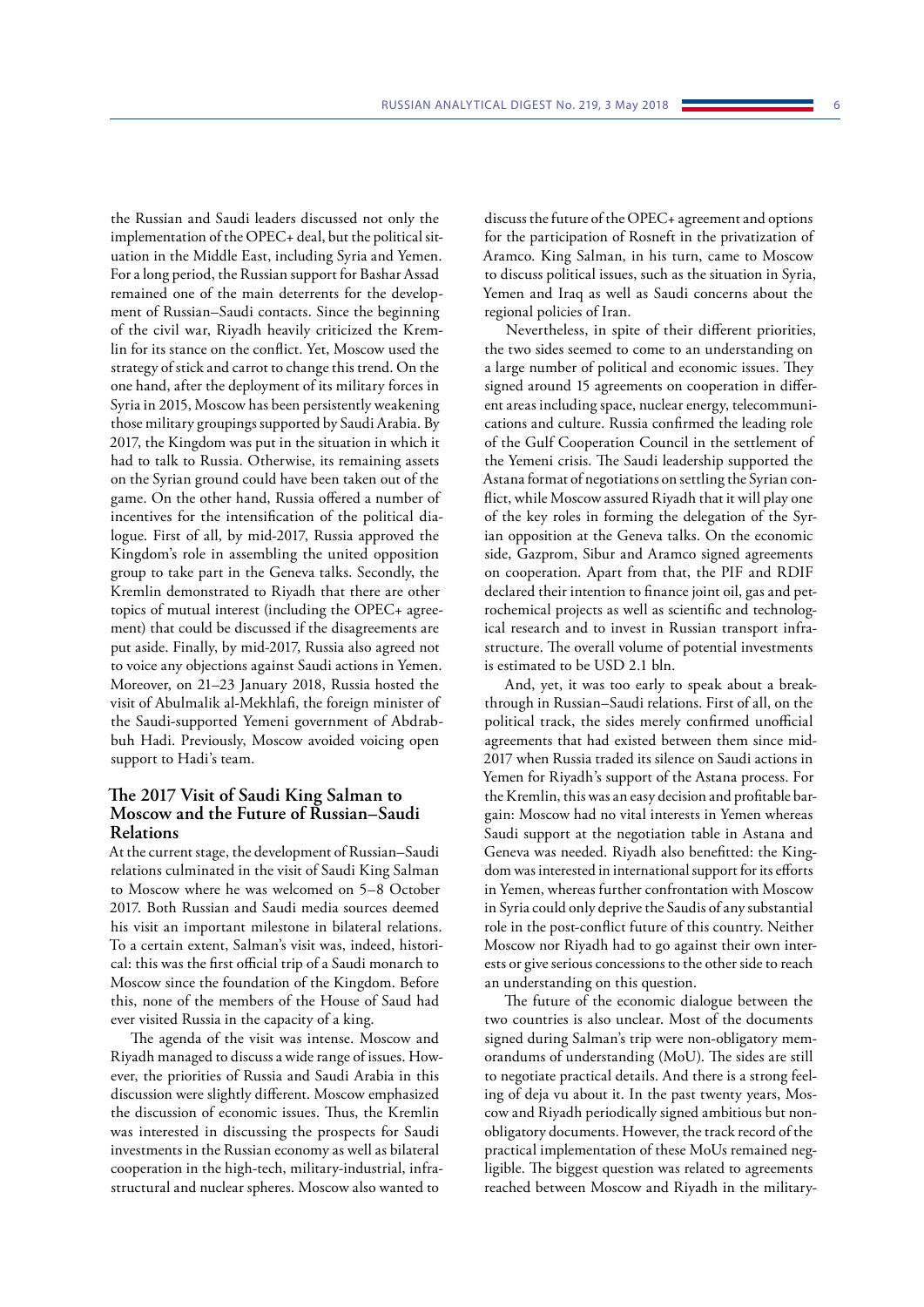<span id="page-7-0"></span>industrial sphere. First of all, there is no confirmation that the two sides signed a real agreement on the supply of S-400 missile systems to Riyadh. It looks like the Saudi side simply expressed the intention to discuss the purchase of S-400s in the future. The agreement on cooperation in the military sphere signed in Moscow was mostly related to smaller arms produced by the Kalashnikov consortium: the Russians plan to provide Riyadh with an assembly line. This will help the Saudis to arm

their proxies in the region and save money on buying Kalashnikovs in Eastern Europe. However, the size of the deal (USD  $1 - 1.5$  bln) looks small if not negligible against the volume of military contracts signed by Riyadh with the US. Under these circumstances, while Russia and KSA

managed to make another step towards each other, the visit itself does not open a new page in relations between the two countries. Moreover, during his trip to Moscow, the Saudi King failed to come to terms with Russia on a very serious issue: Iran's presence in the region. Riyadh obviously wanted to persuade Moscow to decrease its cooperation with Iran in exchange for the development of economic ties and political dialogue. Yet, given the importance of Iran for Russia, Moscow only suggested to play the role of mediator between Tehran and Riyadh to decrease the degree of tensions between them. From this point of view, the Iranian factor remained a serious constraint for the development of dialogue between Moscow and Riyadh. Russia will hardly agree to abandon Iran. However, in the past, a cool-down in Moscow's relations with Tehran was the main precondition set by the Saudis for the development of an effective dialogue between them and the Kremlin. There are almost no reasons to think that the Saudi leadership will give up this demand.

## *About the Author*

Nikolay Kozhanov is an academy associate at the Russia and Eurasia Programme of Chatham House. He is also a visiting lecturer in the political economy of the Middle East at the European University at St. Petersburg.

# OPINION POLL

# **Attitudes in the Middle East towards Foreign Involvement**



**Figure 1: How Important Is It That Your Country Have Good Relations With Russia? (2017 Compared to 2016; Answers "Important" Only)**

*Source: representative opinion poll by Zogby Research Services in Egypt, Lebanon, Jordan, Palestine, Kingdom of Saudi Arabia (KSA), United Arab Emirates (UAE), Iraq, Turkey, and Iran, N = 7,800, 24 August – 19 September 2017, <*[http://www.aaiusa.org/sir\\_bani\\_](http://www.aaiusa.org/sir_bani_yas_poll_public_opin) [yas\\_poll\\_public\\_opin](http://www.aaiusa.org/sir_bani_yas_poll_public_opin)*>; see also Table 1 on p. 9.*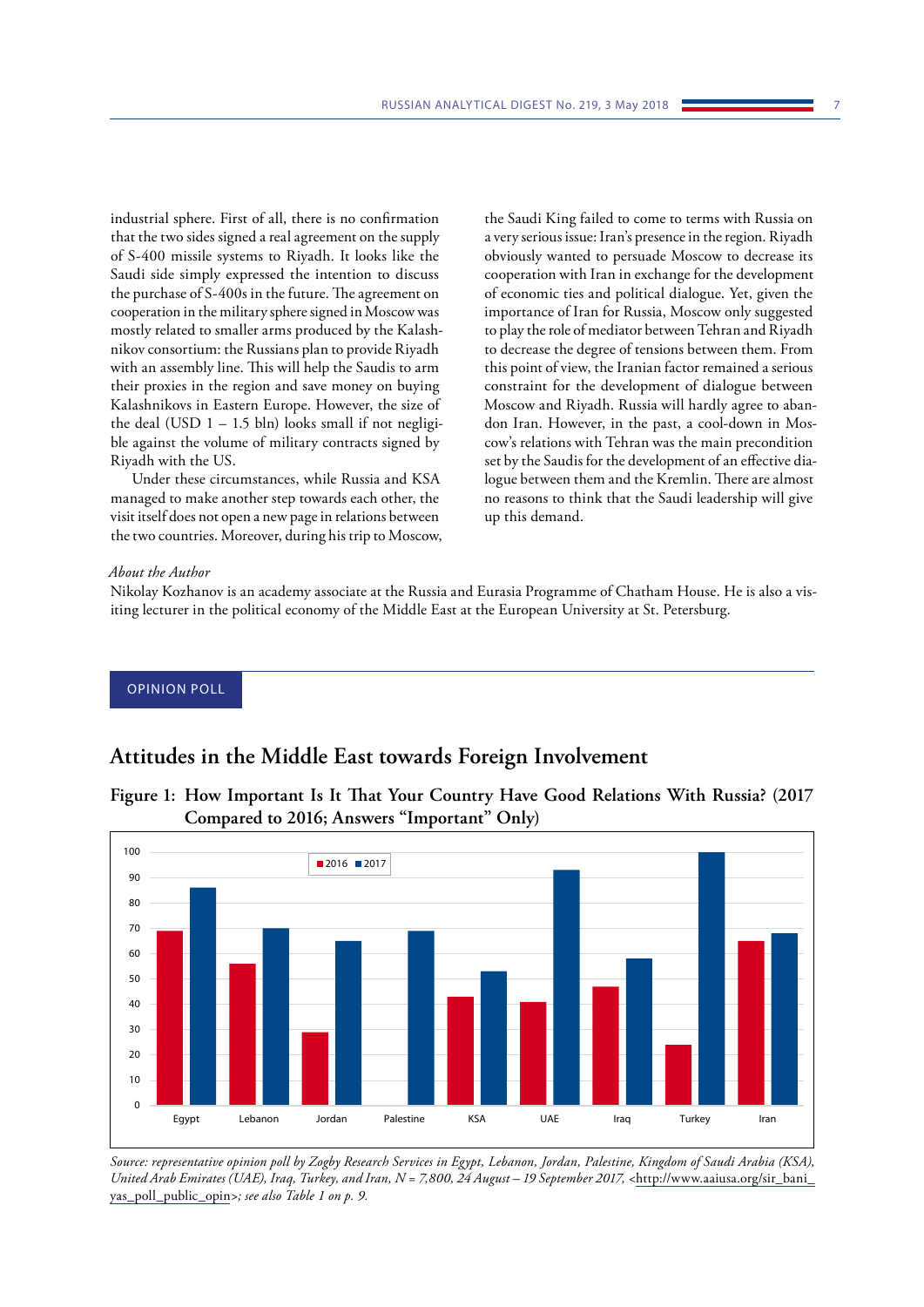# **Figure 2: How Important Is It That Your Country Have Good Relations With …? (Answers "Important" Only)**



*Source: representative opinion poll by Zogby Research Services in Egypt, Lebanon, Jordan, Palestine, Kingdom of Saudi Arabia (KSA), United Arab Emirates (UAE), Iraq, Turkey, and Iran, N = 7,800, 24 August – 19 September 2017, <*[http://www.aaiusa.org/sir\\_bani\\_](http://www.aaiusa.org/sir_bani_yas_poll_public_opin) [yas\\_poll\\_public\\_opin](http://www.aaiusa.org/sir_bani_yas_poll_public_opin)*>; see also Table 1 on p. 9.*

**Figure 3: With Regard to the Conflict in Syria, […] Which Countries Do You Believe Are Playing a Positive Role? Which Countries Do You Believe Are Playing a Negative Role? (Net Difference between "Positive" and "Negative")**



*Source: representative opinion poll by Zogby Research Services in Egypt, Lebanon, Jordan, Palestine, Kingdom of Saudi Arabia (KSA), United Arab Emirates (UAE), Iraq, Turkey, and Iran, N = 7,800, 24 August – 19 September 2017, <*[http://www.aaiusa.org/sir\\_bani\\_](http://www.aaiusa.org/sir_bani_yas_poll_public_opin) [yas\\_poll\\_public\\_opin](http://www.aaiusa.org/sir_bani_yas_poll_public_opin)*>; see also Table 2 on p. 10.*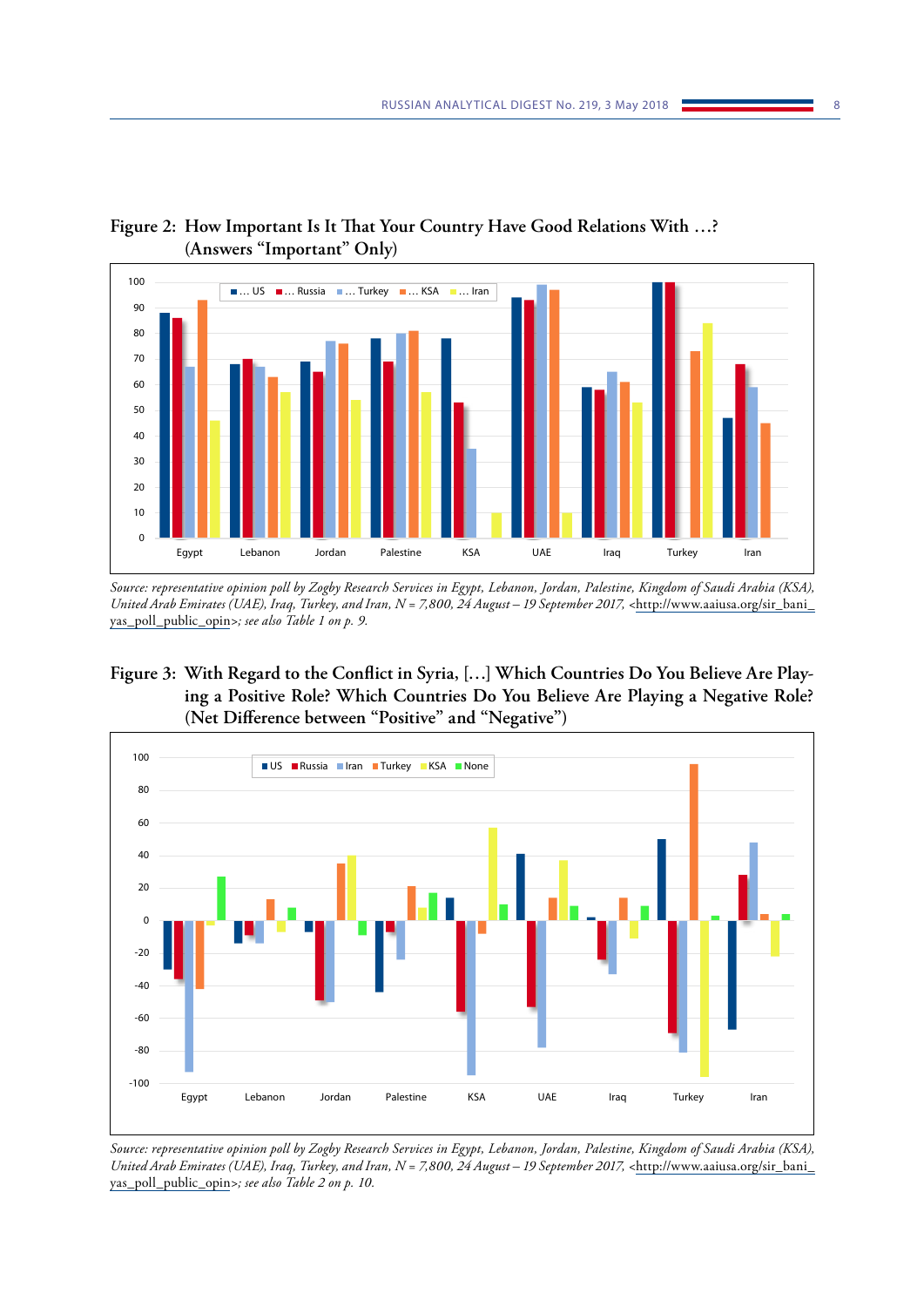# **Figure 4: With Regard to the Conflict in Iraq, […] Which Countries Do You Believe Are Playing a Positive Role? Which Countries Do You Believe Are Playing a Negative Role? (Net Difference between "Positive" and "Negative")**



*Source: representative opinion poll by Zogby Research Services in Egypt, Lebanon, Jordan, Palestine, Kingdom of Saudi Arabia (KSA), United Arab Emirates (UAE), Iraq, Turkey, and Iran, N = 7,800, 24 August – 19 September 2017, <*[http://www.aaiusa.org/sir\\_bani\\_](http://www.aaiusa.org/sir_bani_yas_poll_public_opin) [yas\\_poll\\_public\\_opin](http://www.aaiusa.org/sir_bani_yas_poll_public_opin)*>; see also Table 3 on p. 11.*

|                        |                  |                       | Egypt                 |                      | Lebanon              |                  | Jordan                | P.                              |           | <b>KSA</b>          |                      | <b>UAE</b>           |               | Iraq             |                      | Turkey                              |                     | Iran |
|------------------------|------------------|-----------------------|-----------------------|----------------------|----------------------|------------------|-----------------------|---------------------------------|-----------|---------------------|----------------------|----------------------|---------------|------------------|----------------------|-------------------------------------|---------------------|------|
|                        |                  | 2016 2017             |                       |                      | 2016 2017            |                  | 2016 2017             | 2017                            | 2016 2017 |                     |                      | 2016 2017            | 2016 2017     |                  |                      |                                     | 2016 2017 2016 2017 |      |
|                        | Important        | 45                    | 88                    | 74                   | 68                   | 67               | 69                    | 78                              | 46        | 78                  | 75                   | 94                   | 16            | 59               | 46                   | 100                                 | 33                  | 47   |
| <b>US</b>              | Not<br>important | 53                    | 12                    | 26                   | 32                   | 32               | 31                    | 22                              | 51        | 23                  | 25                   | 6                    | 84            | 41               | 54                   | $\Omega$                            | 66                  | 53   |
|                        | Important        | 69                    | 86                    | 56                   | 70                   | 29               | 65                    | 69                              | 43        | 53                  | 41                   | 93                   | 47            | 58               | 24                   | 100                                 | 65                  | 68   |
| Russia                 | Not<br>important | 31                    | 14                    | 44                   | 30                   | 71               | 35                    | 31                              | 55        | 47                  | 59                   | 7                    | 52            | 42               | 76                   | $\mathbf{0}$                        | 34                  | 32   |
|                        | Important        | 39                    | 67                    | 54                   | 67                   | 82               | 77                    | 80                              | 54        | 35                  | 45                   | 99                   | 33            | 65               |                      |                                     | 52                  | 59   |
| Turkey                 | Not<br>important | 61                    | 33                    | 45                   | 33                   | 19               | 23                    | 20                              | 42        | 63                  | 55                   |                      | 68            | 35               |                      |                                     | 48                  | 41   |
|                        | Important        | 86                    | 93                    | 59                   | 63                   | 81               | 76                    | 81                              |           |                     | 78                   | 97                   | 68            | 61               | 77                   | 73                                  | 52                  | 45   |
| <b>KSA</b>             | Not<br>important | 14                    | $\overline{7}$        | 41                   | 37                   | 20               | 24                    | 19                              |           |                     | 21                   | 3                    | 31            | 39               | 21                   | 27                                  | 45                  | 55   |
|                        | Important        | 10                    | 46                    | 46                   | 57                   | 20               | 54                    | 57                              | 12        | 10                  | 30                   | 10                   | 30            | 53               | 20                   | 84                                  |                     |      |
| Iran<br>$\overline{a}$ | Not<br>important | 90<br>$\cdot$ $\cdot$ | 54<br>$\overline{11}$ | 55<br>$\overline{ }$ | 43<br>$\overline{ }$ | 80<br>$\sqrt{2}$ | 46<br>$\cdot$ $\cdot$ | 43<br>$\overline{r}$<br>$\cdot$ | 85        | 89<br>$\tau$ $\tau$ | 70<br>$\overline{r}$ | 90<br>$\overline{D}$ | 70<br>$\cdot$ | 47<br>$\sqrt{D}$ | 80<br>$\overline{r}$ | 16<br>$\overline{r}$ $\overline{r}$ | $\overline{I}$      |      |

**Table 1: How Important Is It That Your Country Have Good Relations With …?**

*Source: representative opinion poll by Zogby Research Services in Egypt, Lebanon, Jordan, Palestine (P.), Kingdom of Saudi Arabia (KSA), United Arab Emirates (UAE), Iraq, Turkey, and Iran, N = 7,800, 24 August – 19 September 2017, <*[http://www.aaiusa.org/](http://www.aaiusa.org/sir_bani_yas_poll_public_opin) [sir\\_bani\\_yas\\_poll\\_public\\_opin](http://www.aaiusa.org/sir_bani_yas_poll_public_opin)*>*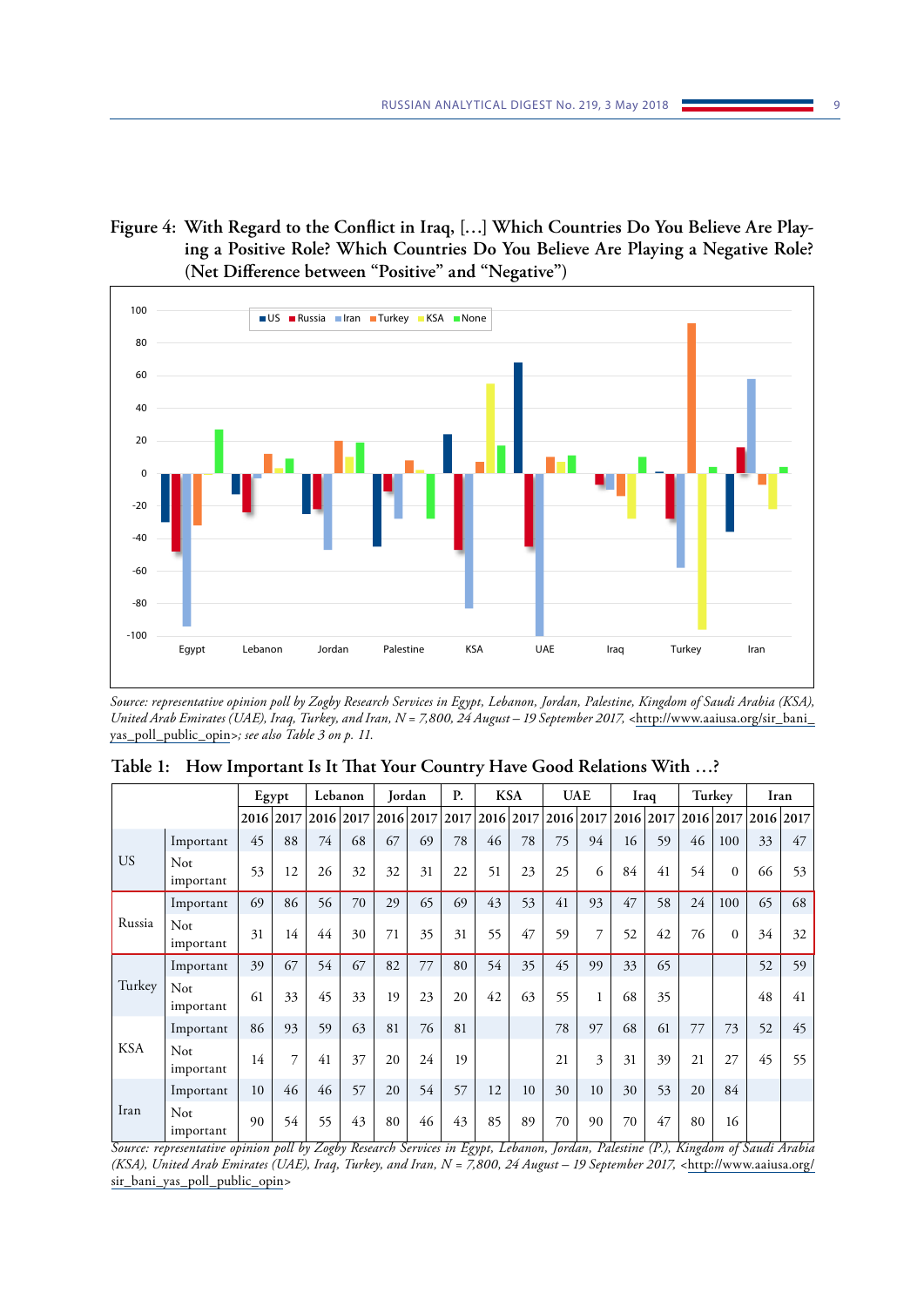# **Table 2: With Regard to the Conflict in Syria, […] Which Countries Do You Believe Are Playing a Positive Role? Which Countries Do You Believe Are Playing a Negative Role?**

|                |          | Egypt    |            |          | Lebanon      |       | Jordan   |              |       |  |
|----------------|----------|----------|------------|----------|--------------|-------|----------|--------------|-------|--|
|                | Positive | Negative | <b>Net</b> | Positive | Negative     | Net   | Positive | Negative     | Net   |  |
| US <sub></sub> | 28       | 58       | $-30$      | 25       | 39           | $-14$ | 25       | 32           | $-7$  |  |
| Russia         | 25       | 61       | $-36$      | 29       | 38           | $-9$  | 9        | 58           | -49   |  |
| Iran           | 3        | 96       | $-93$      | 27       | 41           | $-14$ | 4        | 54           | $-50$ |  |
| Turkey         | 23       | 65       | $-42$      | 35       | 22           | 13    | 47       | 12           | 35    |  |
| <b>KSA</b>     | 46       | 49       | $-3$       | 22       | 29           | $-7$  | 49       | 9            | 40    |  |
| None           | 28       | <1       | 27         | 8        | $\mathbf{0}$ | 8     | 9        | $\mathbf{0}$ | -9    |  |

|            |          | Palestine |       |          | <b>KSA</b> |       | <b>UAE</b> |          |          |  |
|------------|----------|-----------|-------|----------|------------|-------|------------|----------|----------|--|
|            | Positive | Negative  | Net   | Positive | Negative   | Net   | Positive   | Negative | Net      |  |
| <b>US</b>  |          | 51        | $-44$ | 50       | 36         | 14    | 64         | 23       | 41       |  |
| Russia     | 25       | 32        | $-7$  | 16       | 72         | $-56$ | 4          | 57       | -53      |  |
| Iran       | 15       | 39        | $-24$ | 2        | 97         | $-95$ | 6          | 84       | $-78$    |  |
| Turkey     | 35       | 14        | 21    | 38       | 46         | -8    | 38         | 24       | 14       |  |
| <b>KSA</b> | 20       | 12        | 8     | 71       | 14         | 57    | 48         | 11       | 37       |  |
| None       | 28       | 11        | 17    | 11       | <1         | 10    | 10         |          | $\Omega$ |  |

|            |          | Iraq         |                |          | Turkey       |       | Iran     |          |       |  |
|------------|----------|--------------|----------------|----------|--------------|-------|----------|----------|-------|--|
|            | Positive | Negative     | Net            | Positive | Negative     | Net   | Positive | Negative | Net   |  |
| <b>US</b>  | 36       | 34           | $\overline{2}$ | 70       | 20           | 50    | 11       | 78       | $-67$ |  |
| Russia     | 25       | 49           | $-24$          | 12       | 81           | -69   | 51       | 23       | 28    |  |
| Iran       | 22       | 55           | $-33$          | 7        | 88           | $-81$ | 61       | 13       | 48    |  |
| Turkey     | 46       | 32           | 14             | 97       |              | 96    | 36       | 32       | 4     |  |
| <b>KSA</b> | 30       | 41           | $-11$          |          | 97           | -96   | 15       | 37       | $-22$ |  |
| None       | $\Omega$ | $\mathbf{0}$ | $\Omega$       | 3        | $\mathbf{0}$ | 3     |          | <1       |       |  |

*Source: representative opinion poll by Zogby Research Services in Egypt, Lebanon, Jordan, Palestine, Kingdom of Saudi Arabia (KSA), United Arab Emirates (UAE), Iraq, Turkey, and Iran, N = 7,800, 24 August – 19 September 2017, <*[http://www.aaiusa.org/sir\\_bani\\_](http://www.aaiusa.org/sir_bani_yas_poll_public_opin) [yas\\_poll\\_public\\_opin](http://www.aaiusa.org/sir_bani_yas_poll_public_opin)*>*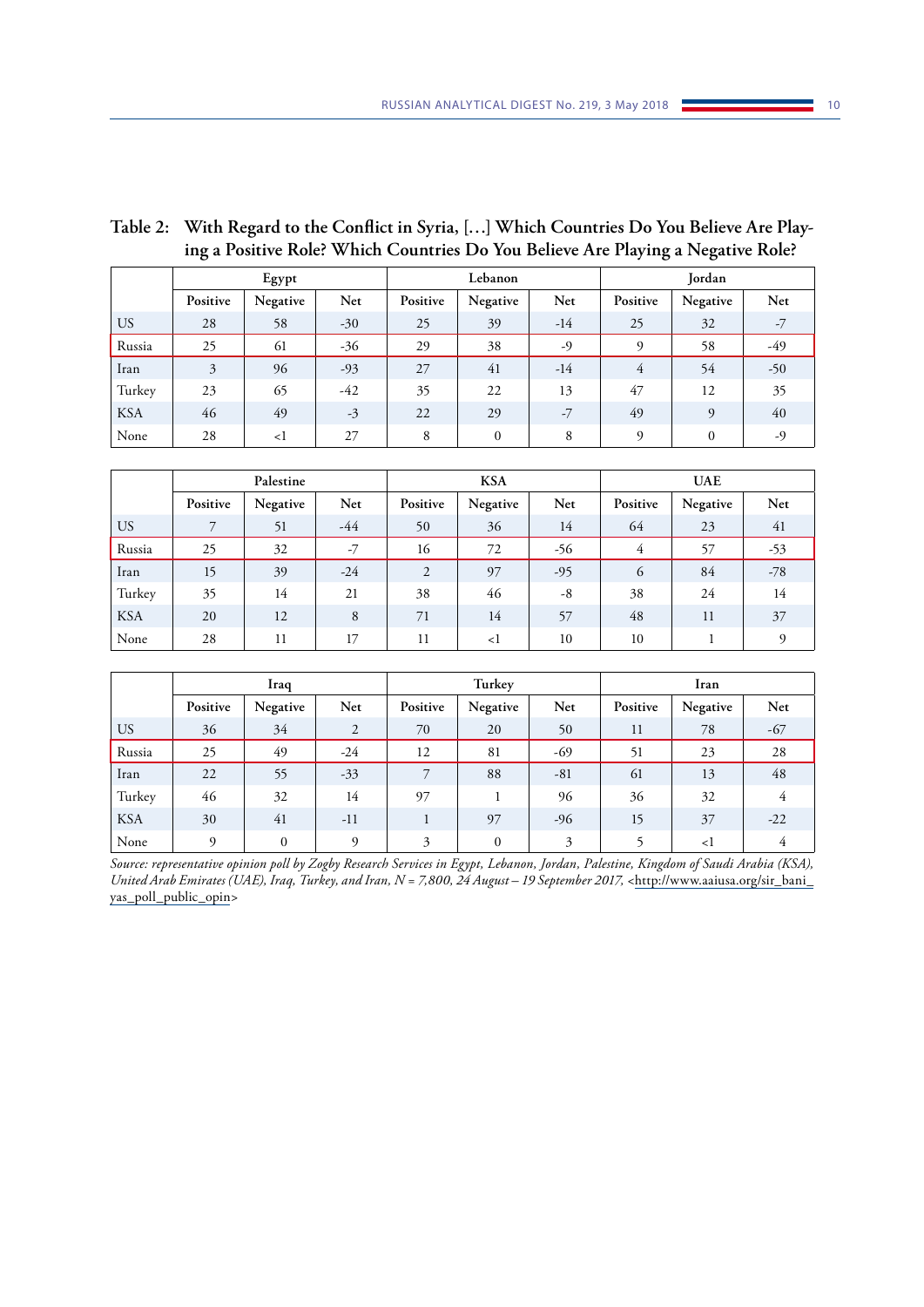| Table 3: With Regard to the Conflict in Iraq, [] Which Countries Do You Believe Are Play- |
|-------------------------------------------------------------------------------------------|
| ing a Positive Role? Which Countries Do You Believe Are Playing a Negative Role?          |

|                |             | Egypt    |       |          | Lebanon      |       | Jordan   |              |       |  |
|----------------|-------------|----------|-------|----------|--------------|-------|----------|--------------|-------|--|
|                | Positive    | Negative | Net   | Positive | Negative     | Net   | Positive | Negative     | Net   |  |
| US <sub></sub> | 28          | 58       | $-30$ | 25       | 38           | $-13$ | 22       | 47           | $-25$ |  |
| Russia         | 19          | 67       | -48   | 18       | 42           | $-24$ | 16       | 38           | $-22$ |  |
| Iran           | $\langle$ 1 | 95       | $-94$ | 31       | 34           | $-3$  | 8        | 55           | $-47$ |  |
| Turkey         | 27          | 59       | $-32$ | 36       | 24           | 12    | 34       | 14           | 20    |  |
| <b>KSA</b>     | 42          | 43       | $-1$  | 27       | 24           | 3     | 30       | 20           | 10    |  |
| None           | 28          | $\leq$ 1 | 27    | 9        | $\mathbf{0}$ | 9     | 19       | $\mathbf{0}$ | 19    |  |

|                |          | Palestine |       |          | <b>KSA</b> |       | <b>UAE</b>     |              |        |  |
|----------------|----------|-----------|-------|----------|------------|-------|----------------|--------------|--------|--|
|                | Positive | Negative  | Net   | Positive | Negative   | Net   | Positive       | Negative     | Net    |  |
| US <sub></sub> | 10       | 55        | $-45$ | 51       | 27         | 24    | 80             | 12           | 68     |  |
| Russia         | 18       | 29        | $-11$ | 20       | 67         | $-47$ | 4              | 49           | -45    |  |
| Iran           | 14       | 42        | $-28$ | 7        | 90         | $-83$ | $\overline{0}$ | 100          | $-100$ |  |
| Turkey         | 22       | 14        | 8     | 45       | 38         |       | 33             | 23           | 10     |  |
| <b>KSA</b>     | 14       | 12        | 2     | 69       | 14         | 55    | 18             | 11           |        |  |
| None           | 38       | 10        | $-28$ | 18       |            | 17    | 11             | $\mathbf{0}$ | 11     |  |

|                 |          | Iraq     |              |          | Turkey           |       | Iran     |          |       |  |
|-----------------|----------|----------|--------------|----------|------------------|-------|----------|----------|-------|--|
|                 | Positive | Negative | Net          | Positive | Negative         | Net   | Positive | Negative | Net   |  |
| US <sub>1</sub> | 36       | 36       | $\mathbf{0}$ | 43       | 42               |       | 23       | 59       | $-36$ |  |
| Russia          | 35       | 42       | -7           | 30       | 58               | $-28$ | 38       | 22       | 16    |  |
| Iran            | 36       | 46       | $-10$        | 16       | 74               | $-58$ | 69       | 11       | 58    |  |
| Turkey          | 32       | 46       | -14          | 94       | 2                | 92    | 34       | 41       | $-7$  |  |
| <b>KSA</b>      | 23       | 51       | $-28$        | 2        | 98               | -96   | 22       | 44       | $-22$ |  |
| None            | 11       |          | 10           | 4        | $\boldsymbol{0}$ | 4     | 4        | $\Omega$ | 4     |  |

*Source: representative opinion poll by Zogby Research Services in Egypt, Lebanon, Jordan, Palestine, Kingdom of Saudi Arabia (KSA), United Arab Emirates (UAE), Iraq, Turkey, and Iran, N = 7,800, 24 August – 19 September 2017, <*[http://www.aaiusa.org/sir\\_bani\\_](http://www.aaiusa.org/sir_bani_yas_poll_public_opin) [yas\\_poll\\_public\\_opin](http://www.aaiusa.org/sir_bani_yas_poll_public_opin)*>*